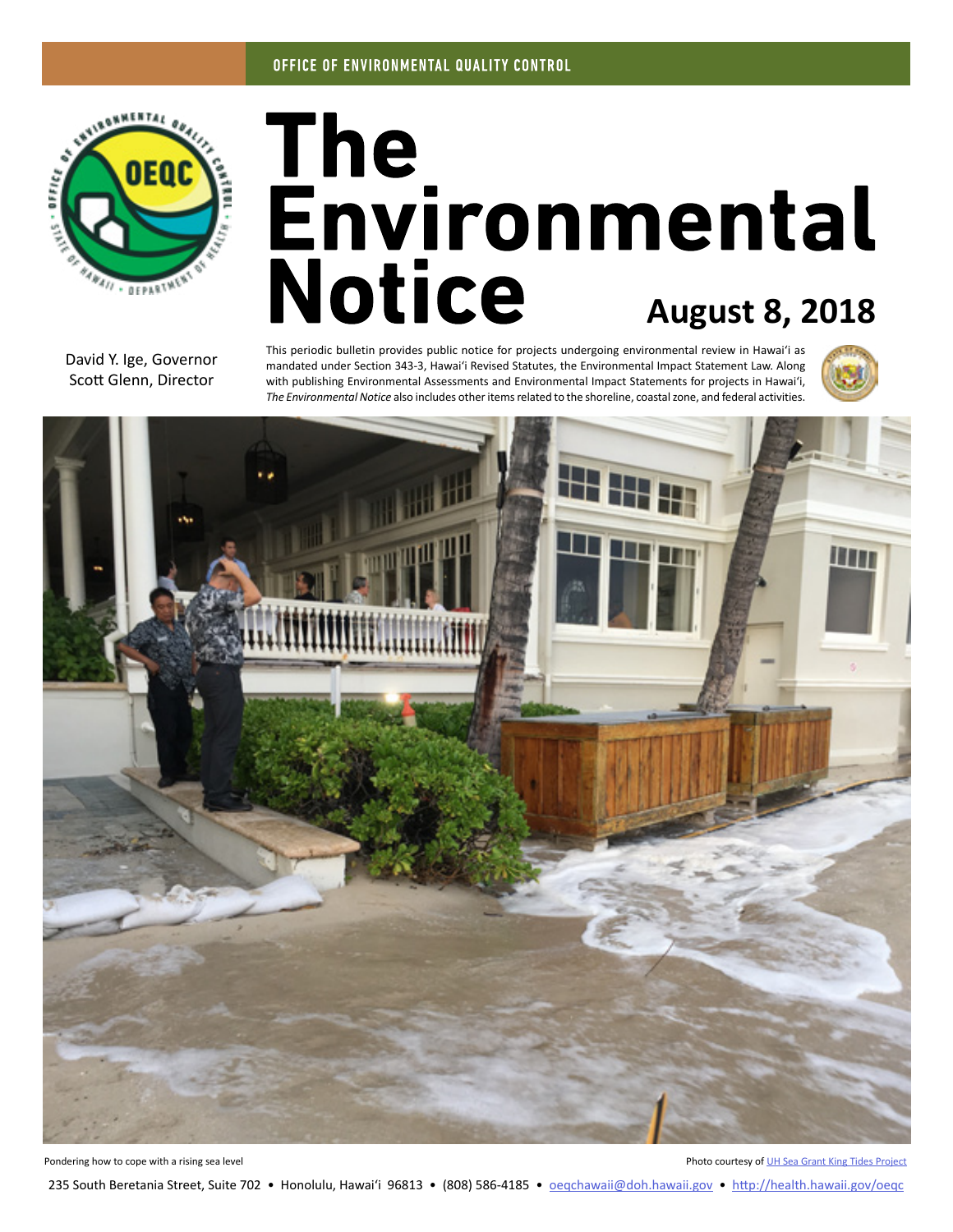## Table of Contents

| STATEWIDE MAP OF NEW HRS CHAPTER 343 ACTIONS 2 KAUA'I                                                                |                                                               |  |
|----------------------------------------------------------------------------------------------------------------------|---------------------------------------------------------------|--|
| HAWAI'I                                                                                                              | New Kaua'i Landfill--Final EIS and Appendices 1, 2 and 3 1, 2 |  |
| <b>Issuance of Commercial Aquarium Permits for the Island of</b>                                                     | Kaua'i High School New Gymnasium--Draft EA (AFNSI) [10] 8     |  |
|                                                                                                                      |                                                               |  |
| <b>MAUI</b>                                                                                                          | PREVIOUSLY PUBLISHED DOCUMENTS OPEN FOR COMMENT 8             |  |
|                                                                                                                      |                                                               |  |
|                                                                                                                      |                                                               |  |
| $O'$ AHU                                                                                                             | Applications for Shoreline Certification                      |  |
| <b>Issuance of Commercial Aquarium Permits for the Island of</b>                                                     | Proposed Shoreline Certifications and Rejections              |  |
|                                                                                                                      | <b>4 COASTAL ZONE MANAGEMENT NOTICES</b>                      |  |
| Hawai'i Public Housing Authority Administrative Offices Rede- Federal Consistency Reviews_________________________10 |                                                               |  |
| velopment--(Acceptance of Final EIS)<br>use also lines and the velopment-                                            | 5 Special Management Area (SMA) Minor Permits<br>10           |  |
| Button Snow Seawall Reconstruction--Draft EA (AFNSI) ____ 5 NATIONAL ENVIRONMENTAL POLICY ACT (NEPA) ACTIONS____11   |                                                               |  |
| Wo Fat Renewal--Draft EA (AFNSI) ________________________6 FEDERAL NOTICES________________________________11         |                                                               |  |
| Kualoa Ranch Improvements--Final EA (FONSI) ____________6 GLOSSARY OF TERMS AND DEFINITIONS _________________12      |                                                               |  |

## **ANNOUNCEMENTS**

- The OEQC proudly announces the hiring of our new secretary, Sheri McNeil; be sure to stop by and say hello!
- The Environmental Council continues their deliberations on the submitted comments related to the proposed amendments to Hawai'i Administrative Rules Chapter 11-200. The [Rules Update page](http://health.hawaii.gov/oeqc/rules-update/) of [our website](http://health.hawaii.gov/oeqc/) will be updated with their progress.
- The next round of peak King Tides occur August 9 & 10; visit [UH Sea Grant's King Tides website](http://seagrant.soest.hawaii.edu/coastal-and-climate-science-and-resilience/ccs-projects/hawaii-pacific-islands-king-tides-project/) to learn how you, as a citizen-scientist who has fished, surfed, swam, paddled, and lived along our coastlines, can get involved in the collective efforts to adapt and be resilient to sea-level rise. Today's King Tides will be the normal sea level in the not-too-distant future.

## **LEGEND** New document count: 12 total  $\blacksquare$  - HRS § 343-5(b) Agency Actions: 4 - HRS § 343-5(e) Applicant Actions: 8 STATEWIDE MAP OF NEW HRS CHAPTER 343 ACTIONS [Waimea Huakai](#page-7-0) [Oʻahu Commercial Aquarium Fishery](#page-3-0) [Kauaʻi High School](#page-7-0) [New Kauaʻi Landfill](#page-6-0) [Button Snow Seawall](#page-4-0) [Hawaiʻi Island Commercial Aquarium Fishery](#page-2-0) [Windward Hotel](#page-2-0) [Wailuku Civic Complex](#page-3-0) [Kualoa Ranch](#page-5-0) [Wong Residence and Seawall](#page-6-0) [Wo Fat Renewal](#page-5-0) [HPHA Administrative Office](#page-4-0)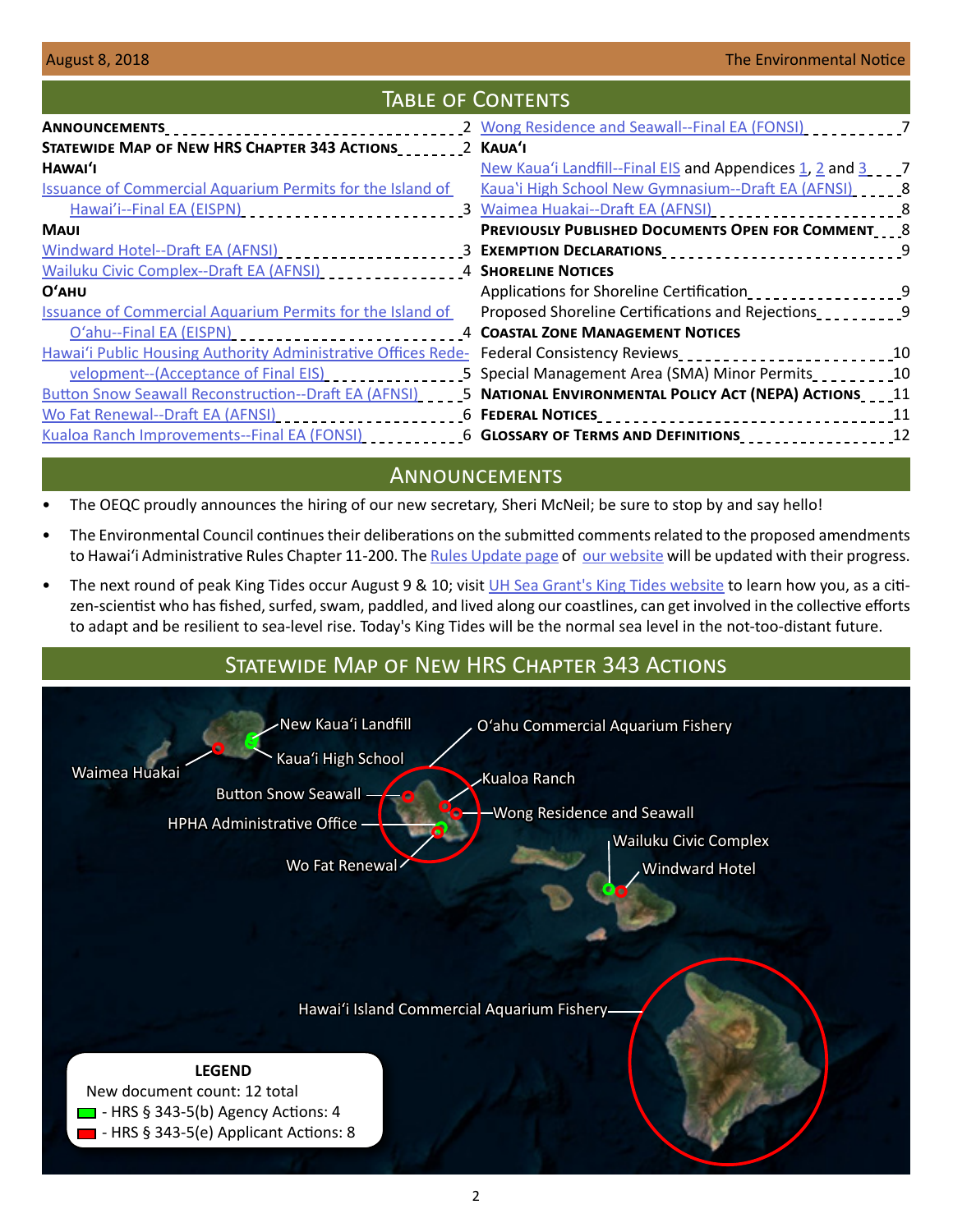#### <span id="page-2-0"></span>Hawaiʻi **[Issuance of Commercial Aquarium Permits for the Island of Hawai'i--Final EA \(EISPN\)](http://oeqc2.doh.hawaii.gov/EA_EIS_Library/2018-08-08-HA-FEA-EISPN-Hawaii-Island-Commercial-Aquarium-Permits.pdf) HRS §343- 5(a) Trigger** (1) Propose the use of state or county lands or the use of state or county funds (2) Propose any use within any land classified as a conservation district **District(s)** Hawaiʻi-multiple **TMK(s)**  $\vert N/A \vert$ **Permit(s)** | Aquarium Fishing Permits issued pursuant to HRS §188-31, Commercial Marine License issued pursuant to HRS 189-2,3, West Hawai'i Aquarium Permit issued pursuant to HAR 13.60.4 **Approving Agency** Department of Land and Natural Resources, State of Hawaiʻi David Sakoda, (808) 587-0104, [david.sakoda@hawaii.gov](mailto:david.sakoda%40hawaii.gov?subject=) 1151 Punchbowl St., Room 330, Honolulu, HI 96813 **Applicant** Pet Industry Joint Advisory Council, on behalf of Hawaiʻi fishers Jim Lynch, jim.lynch@klgates.com, (206) 370-6587 925 Fourth Ave., Suite 2900, Seattle, WA 98104 **Consultant** Stantec Consulting Services, Inc.; 2300 Swan Lake Blvd., Suite 202, Independence, IA 50644 Terry VanDeWalle, (319) 334-3755, [terry.vandewalle@stantec.com](mailto:terry.vandewalle%40stantec.com?subject=) **Status** Statutory 30-day public review and comment period starts. Comments on the scope of the upcoming EIS are due by September 7, 2018. Please send comments to the approving agency and copy the applicant and the consultant.

The purpose of the Applicant's action is to ensure that commercial aquarium fish collection allows for the lawful, responsible, and sustainable commercial collection of various fish species from nearshore habitats. The objective of the proposed action is to create a program under the DLNR which helps to facilitate the permitting process for Aquarium Permits for the island of Hawai'i including the West Hawai'i Regional Fishery Management Area. The need for the Applicant's action is to continue commercial aquarium fishers' livelihoods in compliance with all applicable laws, rules, and regulations pertaining to the industry. The Applicant has proposed a Finding of No Significant Impact, but the Department of Land and Natural Resources finds that the action may have a significant impact and therefore the preparation of an Environmental Impact Statement is required.

## Maui

### **[Windward Hotel--Draft EA \(AFNSI\)](http://oeqc2.doh.hawaii.gov/EA_EIS_Library/2018-08-08-MA-DEA-Windward-Hotel.pdf)**

| <b>HRS §343-</b><br>5(a) Trigger | (6) Propose any amendments to existing county general plans where the amendment<br>would result in designations other than agriculture, conservation, or preservation                       |  |
|----------------------------------|---------------------------------------------------------------------------------------------------------------------------------------------------------------------------------------------|--|
| District(s)                      | Wailuku                                                                                                                                                                                     |  |
| TMK(s)                           | (2) 3-8-103:015, 016, 017, 018                                                                                                                                                              |  |
| Permit(s)                        | Various (see document)                                                                                                                                                                      |  |
| <b>Approving</b><br>Agency       | Maui Planning Commission, County of Maui<br>Ms. Tara Furukawa, Staff Planner, (808) 270-8205, tara.furukawa@mauicounty.gov<br>2200 Main Street, Suite 619, Wailuku, HI 96793                |  |
| Applicant                        | R.D. Olson Development; 520 Newport Center Dr., Suite 600, Newport Beach, CA 92660<br>Mr. Anthony Wrzosek, Vice President, (949) 271-1109                                                   |  |
| Consultant                       | Chris Hart & Partners, Inc; 115 North Market St., Wailuku, HI 96793<br>Mr. Jordan E. Hart, President, (808) 242-1955, jhart@chpmaui.com                                                     |  |
| <b>Status</b>                    | Statutory 30-day public review and comment period starts. Comments are due by September 7, 2018. Please send comments<br>to the approving agency and copy the applicant and the consultant. |  |

R.D. Olson Development is planning to develop a 200-room hotel with associated onsite amenities on five (5) acres within Maui Business Park Phase II, off of Lauo Loop in Kahului. The hotel will primarily serve users of the Kahului International Airport, as well as others requiring accommodation in Central Maui. The hotel will consist of four (4) stories, with elevator towers, and will include amenities, such as a swimming pool, dining area, sundry shop, laundry room, ballroom, board room business center and other support services and accessory uses for hotel operation. In addition, the project will include associated onsite and offsite infrastructure improvements, including but not limited to water, sewer, roads, drainage and electrical.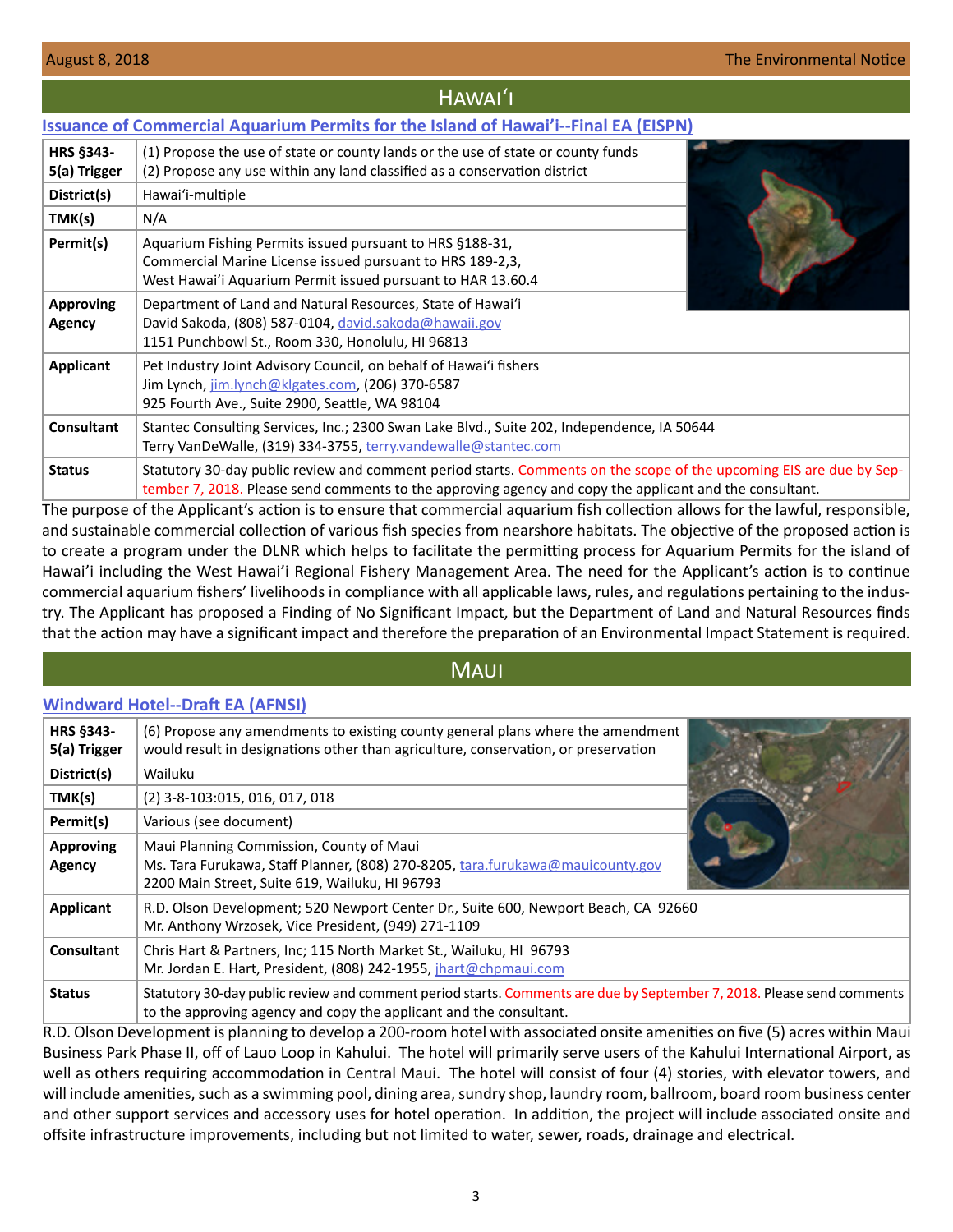## MAUI (CONTINUED)

#### <span id="page-3-0"></span>**[Wailuku Civic Complex--Draft EA \(AFNSI\)](http://oeqc2.doh.hawaii.gov/EA_EIS_Library/2018-08-08-MA-DEA-Wailuku-Civic-Complex.pdf)**

| HRS §343-<br>5(a) Trigger                         | (1) Propose the use of state or county lands or the use of state or county funds                                                                                                      |  |
|---------------------------------------------------|---------------------------------------------------------------------------------------------------------------------------------------------------------------------------------------|--|
| District(s)                                       | Wailuku                                                                                                                                                                               |  |
| TMK(s)                                            | (2) 3-4-013:051, 060, 075, 097 (por), 102 & 104, plus parts of Vineyard & Church Sts                                                                                                  |  |
| Permit(s)                                         | various (see document)                                                                                                                                                                |  |
| Proposing/<br><b>Determining</b><br><b>Agency</b> | Department of Management, County of Maui<br>200 South High St., Wailuku, HI 96793<br>Keith Regan, Managing Director, (808) 270-7855, MD.Office@mauicounty.gov                         |  |
| Consultant                                        | PBR Hawai'i; 1001 Bishop St., Suite 650, Honolulu, HI 96813<br>Kimi Yuen, Principal, (808) 521-5631, kyuen@pbrhawaii.com                                                              |  |
| <b>Status</b>                                     | Statutory 30-day public review and comment period starts. Comments are due by September 7, 2018. Please send comments<br>to the proposing/determining agency and copy the consultant. |  |

Stemming from the long-standing need to increase public parking in Wailuku and the reWailuku visioning effort for revitalizing Wailuku, the County of Maui proposes to build the Wailuku Civic Complex (WCC) and improve infrastructure and streetscapes along portions of Church and Vineyard Streets in downtown Wailuku. The WCC will be located on a roughly 3-acre site that includes the at-grade municipal parking lot and two adjacent parcels bounded by Church, Vineyard, Market, and Main Streets. The WCC includes a three-story County building, which will house County offices, hearing and meeting rooms, a third-floor event facility, and leasable ground-level flex space that could include a public market/food hall, and/or museum space for cultural interpretation and art exhibits. At the heart of the WCC, is a landscaped public plaza that will front Vineyard Street. The new four-level parking structure will be tucked in the interior of the lot and the lowest level is split to reduce the amount of grading needed. Pedestrian promenades will provide connections through the core of the block. The project also includes streetscape and infrastructure improvements on Church Street between Main Street and Vineyard Street, as well as improvements on Vineyard Street between High Street and Market Street.

## Oʻahu

#### **[Issuance of Commercial Aquarium Permits for the Island of O](http://oeqc2.doh.hawaii.gov/EA_EIS_Library/2018-08-08-OA-FEA-EISPN-Oahu-Commercial-Aquarium-Permits.pdf)**ʻ**ahu--Final EA (EISPN)**

| <b>HRS §343-</b><br>5(a) Trigger | (1) Propose the use of state or county lands or the use of state or county funds<br>(2) Propose any use within any land classified as a conservation district                                                                  |  |
|----------------------------------|--------------------------------------------------------------------------------------------------------------------------------------------------------------------------------------------------------------------------------|--|
| District(s)                      | O'ahu-multiple                                                                                                                                                                                                                 |  |
| TMK(s)                           | N/A                                                                                                                                                                                                                            |  |
| Permit(s)                        | Aquarium Fishing Permits issued pursuant to HRS §188-31,<br>Commercial Marine License issued pursuant to HRS 189-2,3                                                                                                           |  |
| <b>Approving</b><br>Agency       | Department of Land and Natural Resources, State of Hawai'i<br>David Sakoda, (808) 587-0104, david.sakoda@hawaii.gov<br>1151 Punchbowl St., Room 330, Honolulu, HI 96813                                                        |  |
| Applicant                        | Pet Industry Joint Advisory Council, on behalf of fishers<br>Jim Lynch, jim.lynch@klgates.com, (206) 370-6587<br>925 Fourth Ave., Suite 2900, Seattle, WA 98104                                                                |  |
| <b>Consultant</b>                | Stantec Consulting Services, Inc.; 2300 Swan Lake Blvd., Suite 202, Independence, IA 50644<br>Terry VanDeWalle, (319) 334-3755, terry.vandewalle@stantec.com                                                                   |  |
| <b>Status</b>                    | Statutory 30-day public review and comment period starts. Comments on the scope of the upcoming EIS are due by Sep-<br>tember 7, 2018. Please send comments to the approving agency and copy the applicant and the consultant. |  |

The purpose of the Applicant's action is to ensure that commercial aquarium fish collection allows for the lawful, responsible, and sustainable commercial collection of various fish species from nearshore habitats. The objective of the proposed action is to create a program under the Department of Land and Natural Resources which helps to facilitate the permitting process for commercial aquarium collection permits for the island of O'ahu. The need for the Applicant's action is to continue commercial aquarium fishers' livelihoods in compliance with all applicable laws, rules, and regulations pertaining to the industry. The Applicant has proposed a Finding of No Significant Impact, but the Department of Land and Natural Resources finds that the action may have a significant impact and therefore the preparation of an Environmental Impact Statement is required.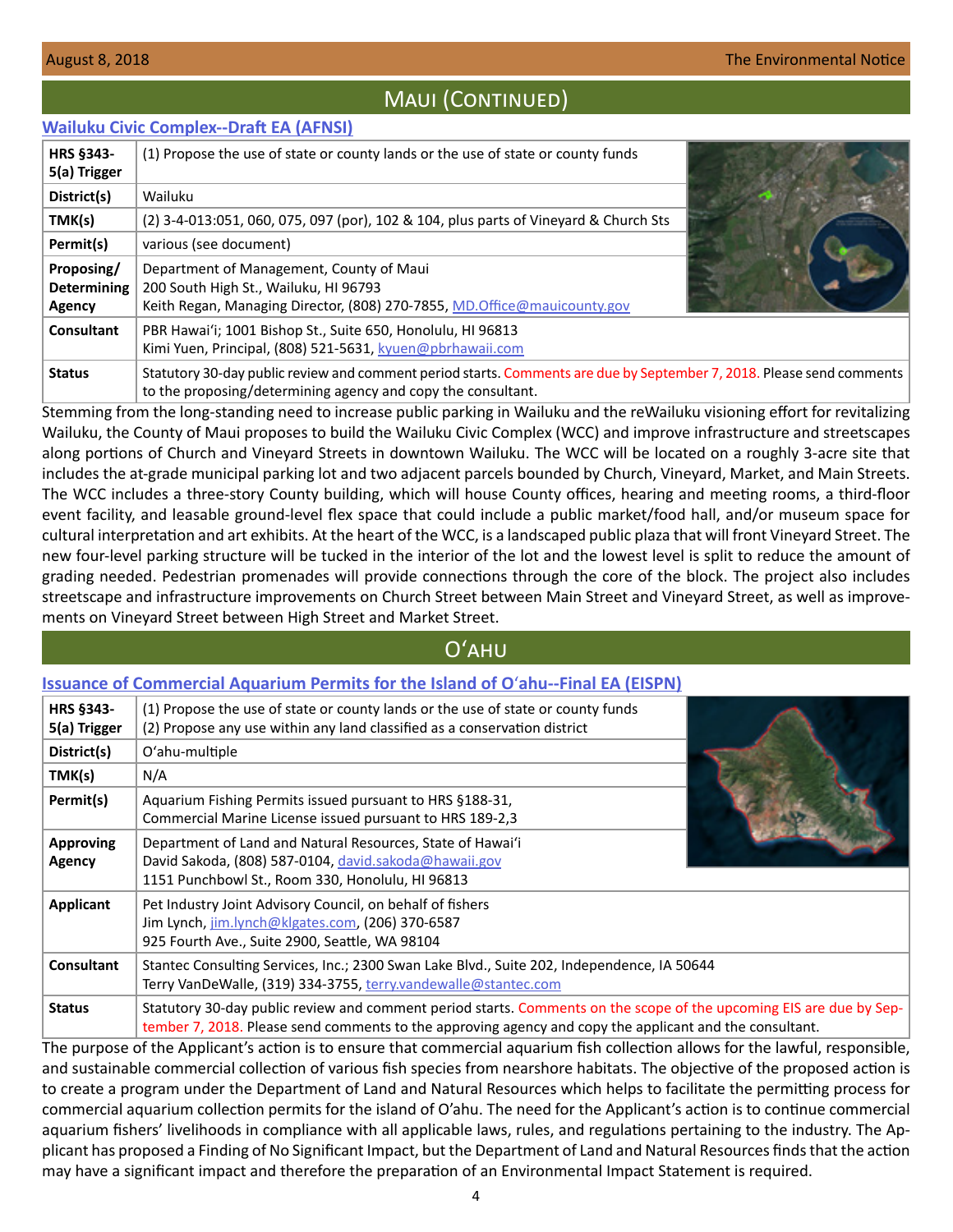**HRS §343- 5(a) Trigger**

## <span id="page-4-0"></span>Oʻahu (Continued) **Hawai**ʻ**[i Public Housing Authority Administrative Offices Redevelopment--\(Acceptance of Final EIS\)](http://oeqc2.doh.hawaii.gov/EA_EIS_Library/2018-08-08-OA-FEIS-Acceptance-HPHA-Administrative-Offices-Redevelopment.pdf)** (1) Propose the use of state or county lands or the use of state or county funds



HPHA has partnered with Retirement Housing Foundation to redevelop the property into a mixed-use community to increase the amount of affordable housing provided in this bus transit-available neighborhood. The project proposes the replacement of the existing HPHA administrative offices with a new HPHA administrative office building; 800 affordable senior rental apartments; commercial space; vehicular access via existing driveways; parking; open spaces and new landscaping.

The use of State lands and funds triggers Chapter 343, HRS compliance; based on the significance criteria set forth under HAR Section 11-200-12(b), HPHA determined that the preparation of an EIS was required and published an EIS preparation notice (EISPN) in August 2017, and published a Draft EIS in January 2018. The Final EIS, published in May 2018 included comments received from the public EIS scoping meeting, the 30-day public comment period following the EISPN publication, and the 45-day public comment period following the Draft EIS publication. The Final EIS assessed both short-term & long-term potential impacts of the proposed redevelopment, as well as included a discussion of reasonable development alternatives to the proposed action.

#### **[Button Snow Seawall Reconstruction--Draft EA \(AFNSI\)](http://oeqc2.doh.hawaii.gov/EA_EIS_Library/2018-08-08-OA-DEA-Button-Snow-seawall-reconstruction.pdf)**

| HRS §343-<br>5(a) Trigger  | (3) Propose any use within a shoreline area                                                                                                                                                 |  |
|----------------------------|---------------------------------------------------------------------------------------------------------------------------------------------------------------------------------------------|--|
| District(s)                | Waialua                                                                                                                                                                                     |  |
| TMK(s)                     | $(1)$ 6-8-004: 018 and 031                                                                                                                                                                  |  |
| Permit(s)                  | Shoreline Certification; Shoreline Setback Variance; Building, Grading & other permits                                                                                                      |  |
| <b>Approving</b><br>Agency | Department of Planning and Permitting, City and County of Honolulu<br>Steve Tagawa, (808) 768-8024, stagawa@honolulu.gov<br>650 South King St., 7th Floor, Honolulu, HI 96813               |  |
| Applicant                  | Mark Button and Heidi Snow<br>c/o Consultant (see below)                                                                                                                                    |  |
| Consultant                 | Gundaker Works LLC; 931 University Ave., Suite 305, Honolulu, HI 96826<br>Mark Ticconi, (808) 348-7192, mticconi@gundakerworks.com                                                          |  |
| <b>Status</b>              | Statutory 30-day public review and comment period starts. Comments are due by September 7, 2018. Please send comments<br>to the approving agency and copy the applicant and the consultant. |  |

The Applicants propose to retain an existing 180-foot-long concrete-reinforced vertical timber (railroad tie) seawall that they constructed along the shoreline of two beachfront lots along Crozier Drive in Waialua. The makai face of the timber seawall varies in height depending upon the season, which can be as high as eight feet above the sand beach. The previous nonconforming timber-only seawall was reconstructed with an L-shaped concrete footing placed in mauka of the former structure.

The sand beach along this segment of Waialua varies in width, depending on the seasons. The Project site is in the R-7.5 Residential District. Each lot is developed with existing dwellings which have portions that are also within the 40-foot shoreline setback. The Department of Planning and Permitting has issued citations for the unauthorized reconstruction without a shoreline setback variance (Nos. 2017/NOV-19-190, 2018/NOV-01-154). The Department of Land and Natural Resources has also issued a citation for the reconstruction works conducted makai of the previous seawall and within the shoreline and State Conservation District (ENF OA 18-10 and OA 18-12).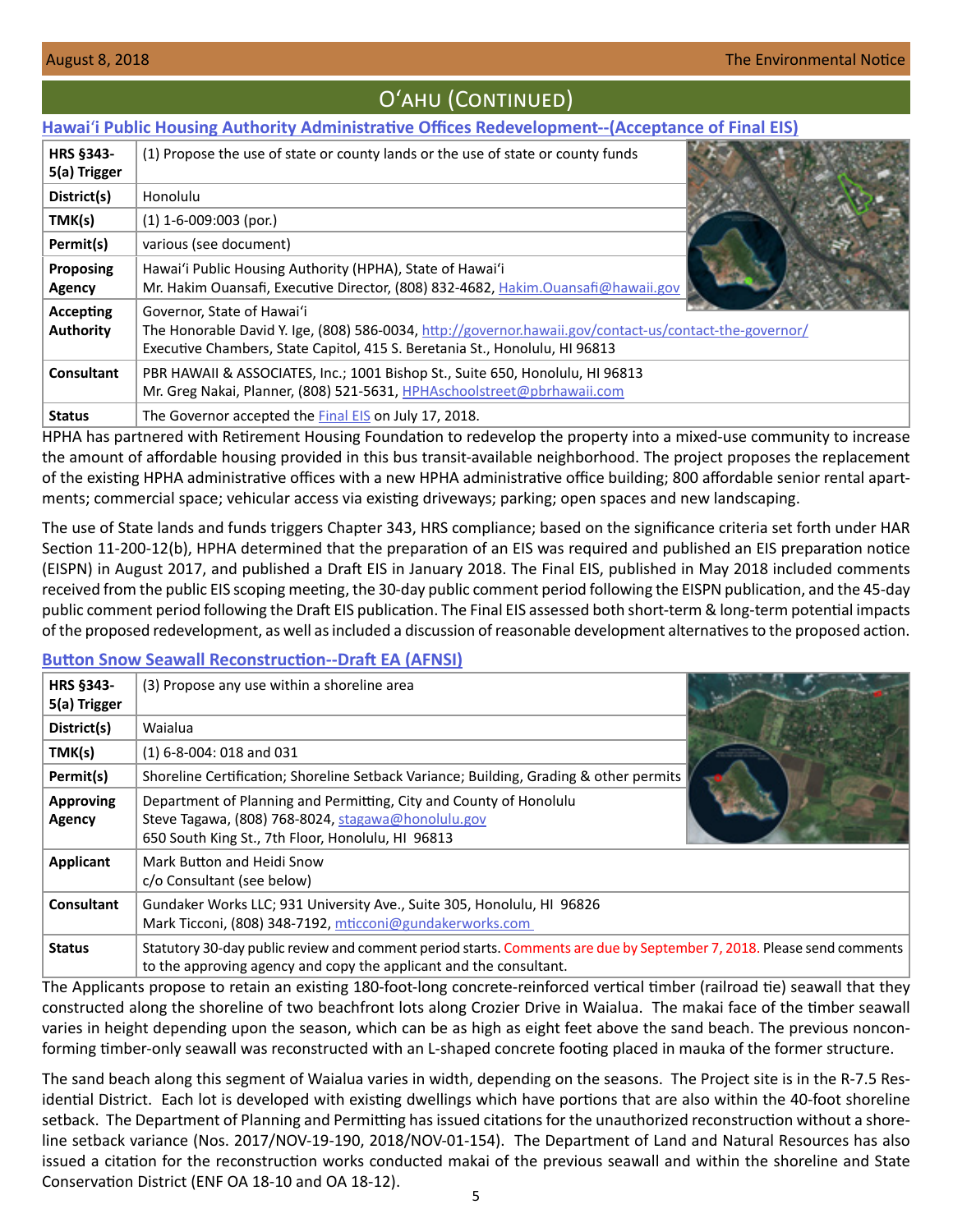## Oʻahu (Continued)

#### <span id="page-5-0"></span>**[Wo Fat Renewal--Draft EA \(AFNSI\)](http://oeqc2.doh.hawaii.gov/EA_EIS_Library/2018-08-08-OA-DEA-Wo-Fat-Renewal.pdf)**

| HRS §343-<br>5(a) Trigger         | (4) Propose any use within any historic site as designated in the Hawai'i Register                                                                                                          |  |
|-----------------------------------|---------------------------------------------------------------------------------------------------------------------------------------------------------------------------------------------|--|
| District(s)                       | Honolulu                                                                                                                                                                                    |  |
| TMK(s)                            | $(1)$ 1-7-003:026                                                                                                                                                                           |  |
| Permit(s)                         | various (see document)                                                                                                                                                                      |  |
| <b>Approving</b><br><b>Agency</b> | Department of Planning and Permitting, City and County of Honolulu<br>Janet Lau, (808) 768-8033, janet.lau@honolulu.gov<br>650 South King St 7th Floor, Honolulu, HI 96813                  |  |
| Applicant                         | Mighty Wo Fat LLC; 210 Barton Springs Rd., Suite 550, Austin, TX 78704<br>John Davenport, (214) 208-7379, jdavenport@amscre.com                                                             |  |
| Consultant                        | Dean Sakamoto Architects LLC; 720 Iwilei Rd., Suite 336, Honolulu, HI 96817<br>Dean Sakamoto, (808) 591-5558, deans@dsarch.net                                                              |  |
| <b>Status</b>                     | Statutory 30-day public review and comment period starts. Comments are due by September 7, 2018. Please send comments<br>to the approving agency and copy the applicant and the consultant. |  |

The proposed action is to rehabilitate the historically significant Wo Fat building located at 103 North Hotel Street, Honolulu, Hawaii for its adaptive re-use. The rehabilitation and re-use will follow the Secretary of the Interior's Standards for Rehabilitation, as well as the Chinatown Special District Design Guidelines. Presently the first floor commercial space of the building is occupied by a retail market, while the second and third floors of the building are vacant. The existing ground floor retail commercial space will be converted into a restaurant. The two upper floors will be converted into hotel use. Existing canopy, transoms, and windows will be retained or repaired, while the non-historic entry in the Ewa-most end bay will be replaced in a more compatible manner. The third floor's footprint will be expanded to the edge of the roof on the makai and Ewa sides. This will increase the floor area of the building by approximately 1,205 square feet, and will not be visible from the street. There will be minimal ground disturbance in order to upgrade an existing grease trap, run underground utilities, and pour concrete footings to augment the existing structural support on the makai side of the building.

#### **[Kualoa Ranch Improvements--Final EA \(FONSI\)](http://oeqc2.doh.hawaii.gov/EA_EIS_Library/2018-08-08-OA-FEA-Kualoa-Ranch-Improvements.pdf)**

| HRS §343-<br>5(a) Trigger         | (4) Propose any use within any historic site as designated in the National Register or<br>Hawai'i Register                                                                              |  |
|-----------------------------------|-----------------------------------------------------------------------------------------------------------------------------------------------------------------------------------------|--|
| District(s)                       | Ko'olauloa and Ko'olaupoko                                                                                                                                                              |  |
| TMK(s)                            | $(1)$ 4-9-005:01, 4-9-004:02, 5-1-001:01                                                                                                                                                |  |
| Permit(s)                         | Special Use Permit, Conditional Use Permit                                                                                                                                              |  |
| <b>Approving</b><br><b>Agency</b> | Department of Planning and Permitting, City and County of Honolulu<br>Raymond Young, Planner, (808) 768-8049, rcsyoung@honolulu.gov<br>650 South King St., 7th Flr., Honolulu, HI 96813 |  |
| <b>Applicant</b>                  | Kualoa Ranch Hawai'i, Inc.<br>John Morgan, (808) 748-3221, johnmorgan@kualoa.com<br>P.O. Box 650, Ka'a'awa, HI 96730                                                                    |  |
| <b>Consultant</b>                 | G70<br>Jeff Overton, (808) 523-5866, kualoa@g70.design<br>111 South King St., Suite 170, Honolulu, HI 96813                                                                             |  |
| <b>Status</b>                     | Finding of No Significant Impact (FONSI) determination                                                                                                                                  |  |

To accommodate growing interest in the agricultural tours of Kualoa Ranch, improvements planned for the Ranch Headquarters area include a Visitor's Center expansion, Administrative Buildings, Employee Building, new Tour Depots, Horseback Riding Stables, and a Farmers Market. Additional improvements include a new open pavilion in Palikū, and an Agricultural Facility in Ka'a'awa. Various infrastructure improvements will also be completed, including driveways, parking, water supply, wastewater management, and drainage. Supporting Kualoa's dedication to agriculture and outdoor recreation, the upgrades to the Ranch Headquarters will allow for improved facilities for visitors, residents and Ranch employees. Moreover, these improvements will foster Kualoa Ranch's efforts to create economically viable outlets that promote Kualoa's agricultural products (such as the Ranch's beef, fish, shrimp, oysters, produce, and tropical flowers), as well as local farmers and vendors from around Oʻahu.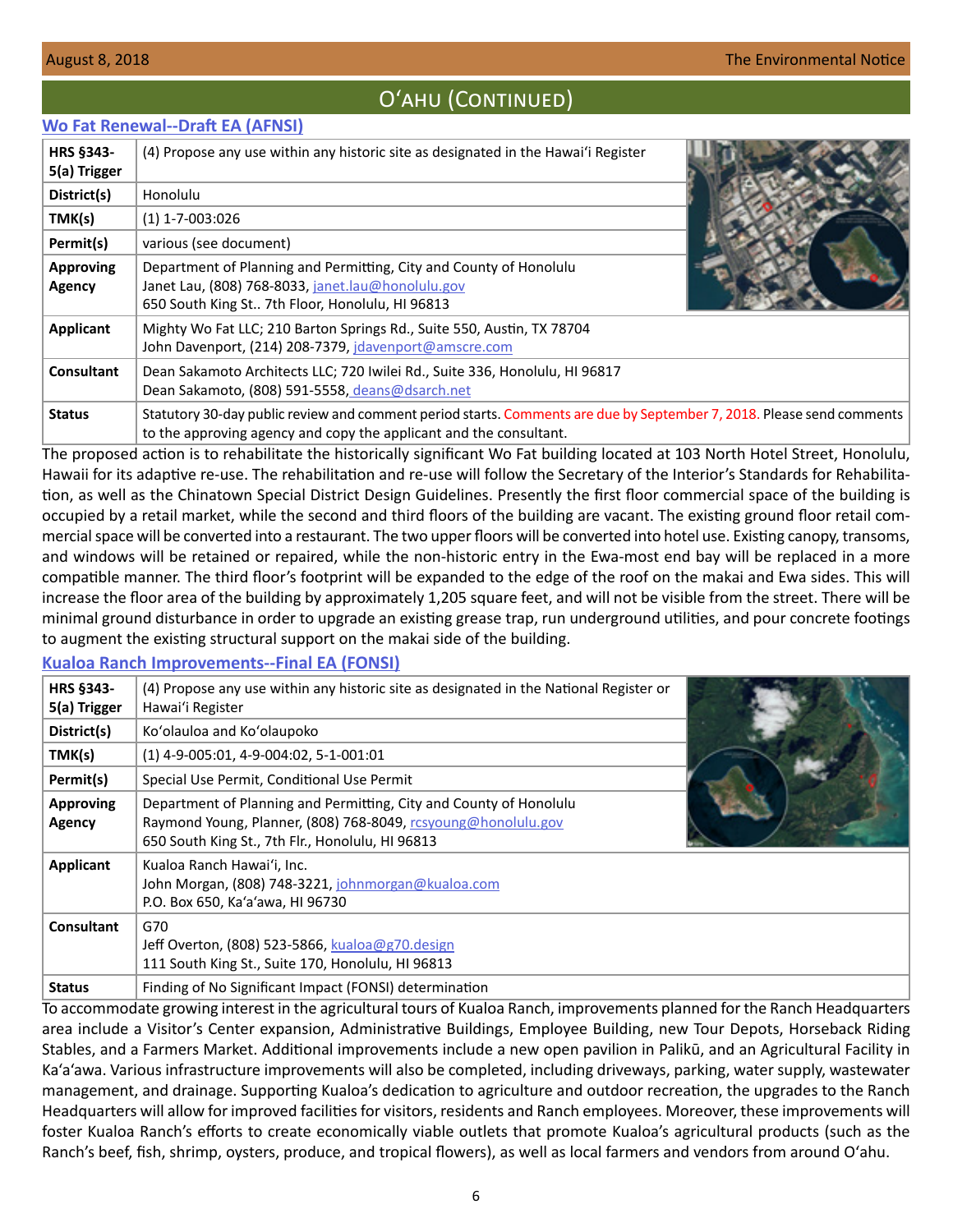## Oʻahu (Continued)

#### <span id="page-6-0"></span>**[Wong Residence and Seawall--Final EA \(FONSI\)](http://oeqc2.doh.hawaii.gov/EA_EIS_Library/2018-08-08-OA-FEA-Wong-Residence-and-Seawall.pdf)**

| <b>HRS §343-</b><br>5(a) Trigger | (3) Propose any use within a shoreline area                                                                                                                                                             |  |
|----------------------------------|---------------------------------------------------------------------------------------------------------------------------------------------------------------------------------------------------------|--|
| District(s)                      | Ko'olaupoko                                                                                                                                                                                             |  |
| TMK(s)                           | $(1)$ 4-6-001:007                                                                                                                                                                                       |  |
| Permit(s)                        | Special Management Area Permit (SMA) and Shoreline Setback Variance (SSV)                                                                                                                               |  |
| <b>Approving</b><br>Agency       | Department of Planning and Permitting, City and County of Honolulu<br>Mr. Alex Beatty, (808) 768-8032, abeatty@honolulu.gov<br>Land Use Permits Div; 650 South King St. (7th Floor), Honolulu, HI 96813 |  |
| Applicant                        | Mr. Charles T. Y. Wong, (808) 779-6189, charlestywong@yahoo.com<br>46-107 Lilipuna Rd., Kane'ohe, HI 96744                                                                                              |  |
| <b>Consultant</b>                | none                                                                                                                                                                                                    |  |
| <b>Status</b>                    | Finding of No Significant Impact (FONSI) determination                                                                                                                                                  |  |

This EA revises and updates a previous DEA submitted in May 2016 and its subsequent FEA, which was deemed deficient and incomplete. When completed, the required permits will correct the deficiencies in outstanding Notices of Violation.

The existing two-story residence requires a new building permit to supersede the original permit, which was issued in error. The Applicant seeks an after-the-fact Special Management Area (SMA) permit for all development on the site (the house is over 7,500 square feet in floor area), and an after-the-fact shoreline setback variance (SSV) for a gravel berm, a grass-block parking area, and an unpermitted 28' by 2' high seawall extension next to an existing seawall abutting adjacent properties. This concrete rubble masonry seawall extension is within the SMA and the shoreline setback.

## Kauaʻi

#### **New Kaua**ʻ**[i Landfill--Final EIS](http://oeqc2.doh.hawaii.gov/EA_EIS_Library/2018-08-08-KA-FEIS-New-Kauai-Landfill.pdf) and Appendices [1,](http://oeqc2.doh.hawaii.gov/EA_EIS_Library/2018-08-08-KA-FEIS-New-Kauai-Landfill-Appendix-1.pdf) [2](http://oeqc2.doh.hawaii.gov/EA_EIS_Library/2018-08-08-KA-FEIS-New-Kauai-Landfill-Appendix-2.pdf) and [3](http://oeqc2.doh.hawaii.gov/EA_EIS_Library/2018-08-08-KA-FEIS-New-Kauai-Landfill-Appendix-3.pdf)**

| <b>HRS §343-</b><br>5(a) Trigger | (1) Propose the use of state or county lands or the use of state or county funds<br>(9)(C) Propose any landfill                                                  |  |
|----------------------------------|------------------------------------------------------------------------------------------------------------------------------------------------------------------|--|
| District(s)                      | Līhu'e                                                                                                                                                           |  |
| TMK(s)                           | $(4)$ 3-9-002: 020                                                                                                                                               |  |
| Permit(s)                        | various (see document)                                                                                                                                           |  |
| <b>Proposing</b><br>Agency       | Department of Public Works, County of Kaua'i<br>Lyle Tabata, (808) 241-4994, Itabata@kauai.gov<br>4444 Rice St., Suite 275, Lihu'e, HI 96766                     |  |
| Accepting<br><b>Authority</b>    | Office of the Mayor of Kaua'i<br>Bernard P. Carvalho, Jr., Mayor, (808) 241-4900, mayor@kauai.gov<br>4444 Rice St., Suite 235, Lihu'e, HI 96766                  |  |
| Consultant                       | R. M. Towill Corporation; 2024 North King St., Suite 200, Honolulu, HI 96819-3494<br>Brian Takeda, Planning Project Manager, (808) 842-1133, briant@rmtowill.com |  |
| <b>Status</b>                    | FEIS has been submitted and is pending acceptance by the accepting authority.                                                                                    |  |

The County of Kaua'i, Department of Public Works, proposes the development and operation of a new Municipal Solid Waste Landfill (MSWLF) on an approximately 270-acre site at Ma'alo in the southeast part of the island of Kaua'i. The proposed action includes construction and operation of: (1) a new MSWLF and (2) a new 2.8-mile off-site access road and utility infrastructure to support the landfill. The purpose of the proposed new Ma'alo MSWLF is to ensure that island-wide landfill facility needs are met when the existing Kekaha MSWLF reaches capacity. Because of the years needed for the planning, design, and permitting of a new MSWLF, the County must act to avoid the potential risk to public health and safety, or inappropriate financial management, in the event that Kaua'i is left without a landfill. When construction is completed and operations begin, the Ma'alo MSWLF will provide for the proper disposal of island-generated Municipal Solid Waste (MSW) that cannot be further reused, recycled, or otherwise recovered; provide for the practical, reliable and safe disposal of MSW generated on Kaua'i; and replace the Kekaha MSWLF.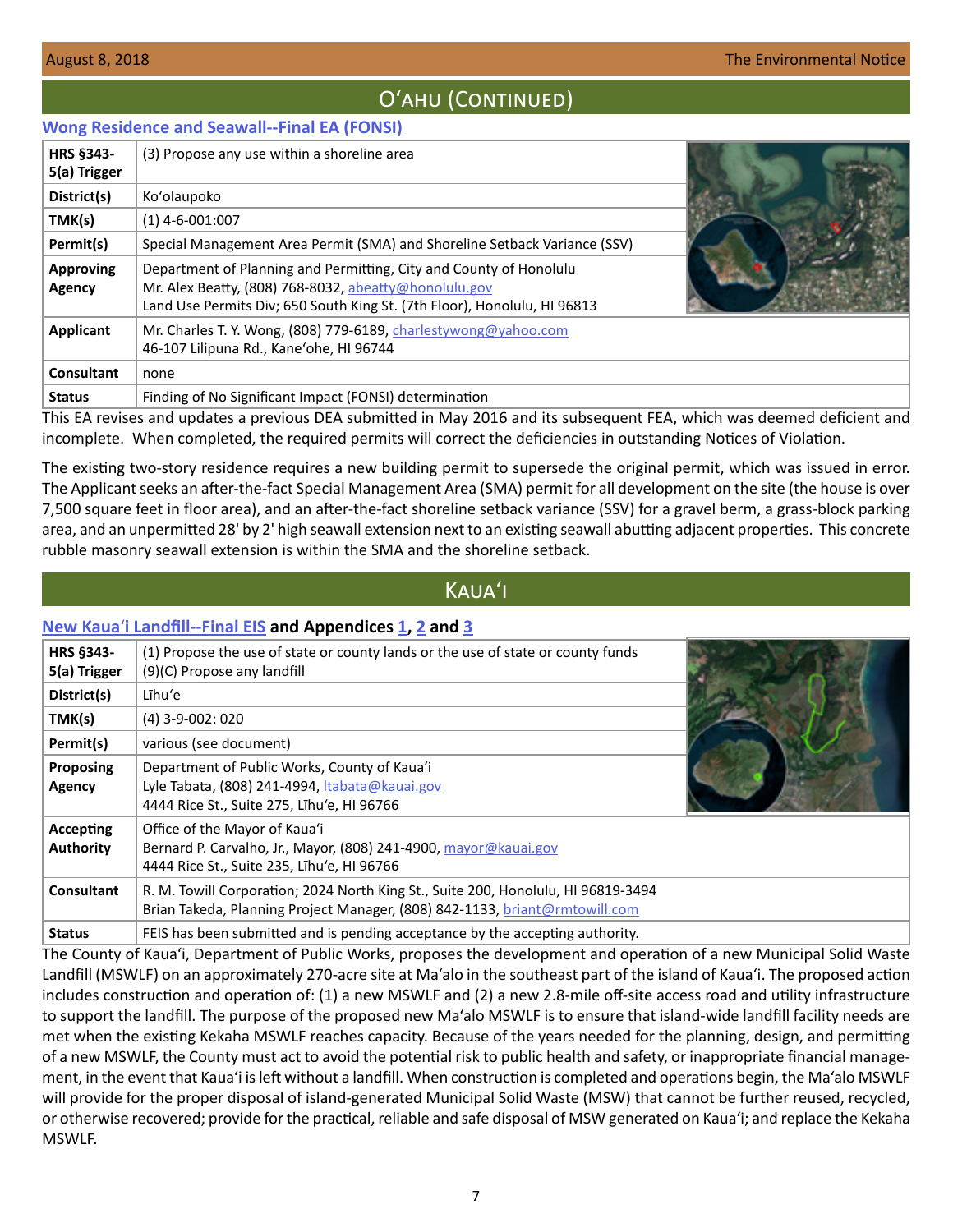## KAUA'I (CONTINUED)

#### <span id="page-7-0"></span>**[Kauaʽi High School New Gymnasium--Draft EA \(AFNSI\)](http://oeqc2.doh.hawaii.gov/EA_EIS_Library/2018-08-08-KA-DEA-Kauai-High-School-New-Gymnasium.pdf)**

| <b>HRS §343-</b><br>5(a) Trigger           | (1) Propose the use of state or county lands or the use of state or county funds                                                                                                                        |  |
|--------------------------------------------|---------------------------------------------------------------------------------------------------------------------------------------------------------------------------------------------------------|--|
| District(s)                                | Līhu'e                                                                                                                                                                                                  |  |
| TMK(s)                                     | (4) 3-3-003:007 and 015, 3-2-005:010 and 011                                                                                                                                                            |  |
| Permit(s)                                  | various (see document)                                                                                                                                                                                  |  |
| Proposing/<br><b>Determining</b><br>Agency | Department of Education, State of Hawai'i<br>John C.H. Chung, Public Works Administrator, john ch chung@notes.k12.hi.us<br>Facilities Development Branch, P.O. Box 2360, Honolulu, HI 96804             |  |
| Consultant                                 | Wilson Okamoto Corporation; 1907 South Beretania St., Suite 400, Honolulu, HI 96826<br>Keola Cheng, (808) 946-2277, kcheng@wilsonokamoto.com                                                            |  |
| <b>Status</b>                              | Statutory 30-day public review and comment period starts. Comments are due by September 7, 2018. Please send comments<br>to the proposing/determining agency and copy the applicant and the consultant. |  |

The State of Hawai'i Department of Education is proposing to construct a new gymnasium facility at Kauaʻi High School (KHS), in Līhu'e, on the island of Kauaʻi. The proposed gymnasium will provide KHS students, faculty, and the surrounding community access to a modern facility and space that will accommodate a wide range of educational, athletic, and cultural activities.

#### **[Waimea Huakai--Draft EA \(AFNSI\)](http://oeqc2.doh.hawaii.gov/EA_EIS_Library/2018-08-08-KA-DEA-Waimea-Huakai.pdf)**

| <b>HRS §343-</b><br>5(a) Trigger | (1) Propose the use of state or county lands or the use of state or county funds                                                                                                            |  |
|----------------------------------|---------------------------------------------------------------------------------------------------------------------------------------------------------------------------------------------|--|
| District(s)                      | Waimea                                                                                                                                                                                      |  |
| TMK(s)                           | $(4)$ 1-6-008:006                                                                                                                                                                           |  |
| Permit(s)                        | Project Development Use, Building Permits, Chapter 343                                                                                                                                      |  |
| <b>Approving</b><br>Agency       | Kaua'i County Housing Agency; 4444 Rice St. #330, Līhu'e, HI 96766<br>Keith Perry, (808) 241-4444, klperry@kauai.gov                                                                        |  |
| Applicant                        | Ahe Group & Habitat for Humanity, Inc.; 442A Uluniu St., Kailua, HI 96734<br>Joelle Chiu, (808) 263-7658, <i>jkc@ahegroup.com</i>                                                           |  |
| Consultant                       | Environmental Risk Analysis LLC; 905A Makahiki Way, Honolulu, HI 96826<br>Rachel Okoji, (808) 783-6840, rachelokoji@enviroriskhawaii.com                                                    |  |
| <b>Status</b>                    | Statutory 30-day public review and comment period starts. Comments are due by September 7, 2018. Please send comments<br>to the approving agency and copy the applicant and the consultant. |  |

Ahe Group and Habitat for Humanity are proposing the development of an affordable housing rental and for-sale project for low income families in Waimea, Kauaʻi. The project consists of 2 phases. Phase I will consist of 35 units (one-, two-, and three-bedroom) which will be available for rent. Phase II consists of 32 single family homes  $(2 - 4$  bedrooms) available for purchase. Both phases include grading, paved roadways, concrete curbs, gutters and sidewalks; water system, drainage system, sewer system and landscaping. The project will be ADA compliant and will meet the Hawaiʻi State Energy Code requirements. The project will seek Platinum LEED Certification for Phase I. Parking will be provided following County requirements.

## Previously Published Documents Open for Comment

**Status:** Public review and comment period for these projects began previously. Comments due August 22, 2018 unless specified otherwise. Please send comments to the relevant agency and copy any relevant applicant and/or consultant.

| HAWAI'I                                                                        |
|--------------------------------------------------------------------------------|
| <b>Hala'ula Production Well--Draft EA (AFNSI)</b>                              |
| Maui                                                                           |
| Ka'anapali Beach Restoration and Berm Enhancement (EIS Preparation Notice)     |
| ΜΟΙΟΚΑ΄Ι                                                                       |
| Ho'olehua Veterans and Homestead Residents' Community Center--Draft EA (AFNSI) |
| Оʻани                                                                          |
| <b>Mililani Middle School New Classroom Building--Draft EA (AFNSI)</b>         |
| Ala Moana Regional Park and Magic Island Improvements--Draft EIS               |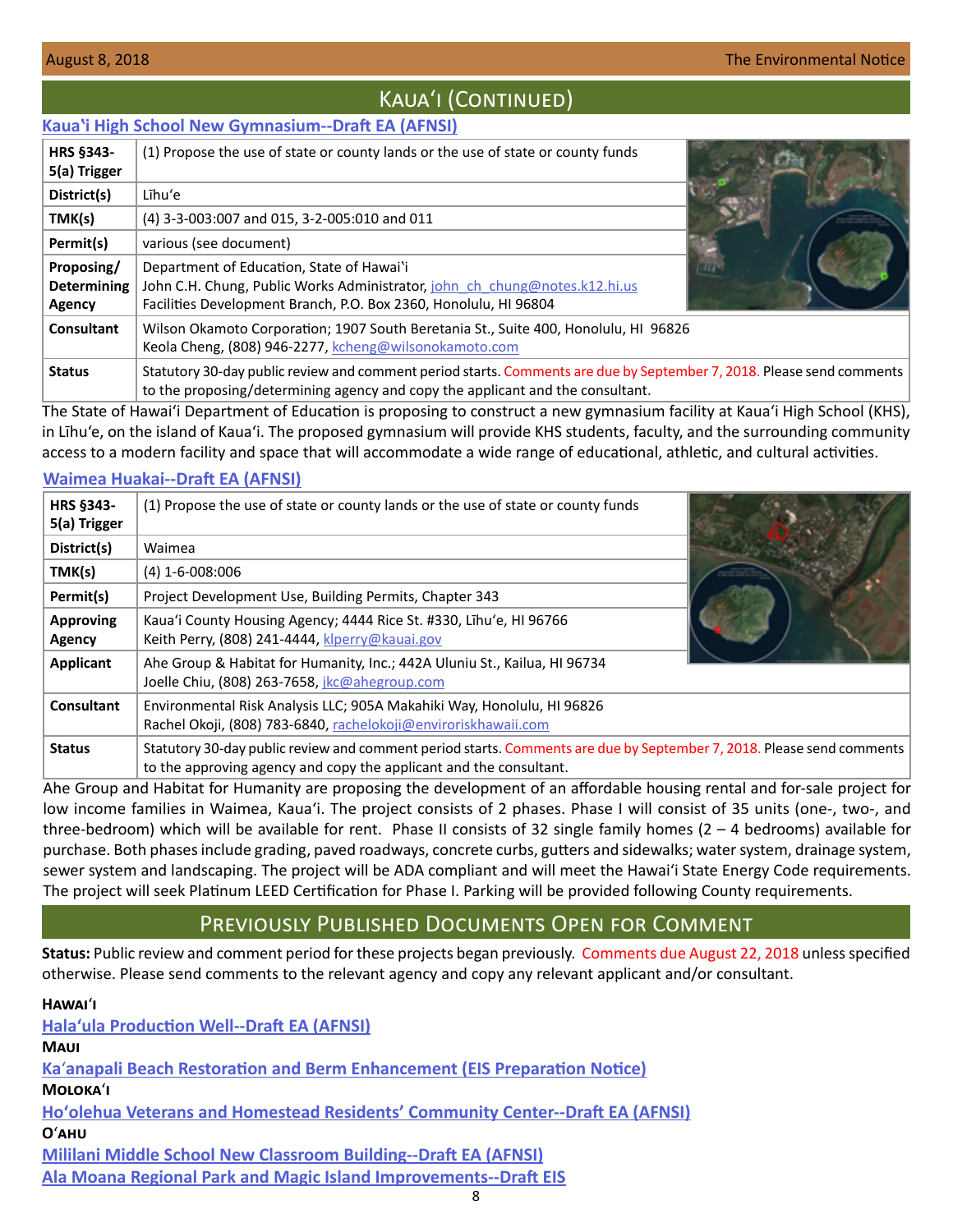## Exemption Declarations

<span id="page-8-0"></span>The Department of Transportation, State of Hawaiʻi has declared the following actions exempt from the requirement to prepare an Environmental Assessment, pursuant to HAR § 11-200-8:

#### **• [Existing Asphalt Plant/Gravel Storage at Kalaeloa Barbers Point Harbor](http://oeqc2.doh.hawaii.gov/Other_TEN_Publications/2018-08-08-OA-Exemption-DOT-Existing-Asphalt-Plant-and-Gravel-Storage.pdf)**

In December 2012, DOT-Harbors acquired the subject property through eminent domain proceedings and accepted a pre-existing license agreement (License No. M02095200, as amended) between the previous land owner, Campbell Hawaii Investor LLC, and GP, as a condition of the acquisition. This license agreement allowed GP's use of the subject parcel for stockpiling of sand and aggregate and the operation of a hot mix asphalt plant on approximately 14.6 acres. License No. M02095200, as amended, expires on July 31, 2018, and DOTH desires to issue a new right-of-entry agreement to GP for the same parcel for the same purpose for a term of five years to begin on August 1, 2018. The principal terms and conditions of the existing license agreement will be incorporated into this new right-of-entry agreement. Since the proposed activity and use under a new rightof-entry agreement is the existing use and there is no expansion of the footprint, the use is compatible and has no new impact on harbor operations or the operations on neighboring parcels by DOTH and other harbor users.

#### **• [Removal/demolition of Flour Mill Equipment at Honolulu Harbor](http://oeqc2.doh.hawaii.gov/Other_TEN_Publications/2018-08-08-OA-Exemption-DOT-Removal-of-Pier-23-Flour-Mills.pdf)**

Work will be the removal of six (6) floors of mill equipment and all supports and ducting with closing the openings using plywood on the interior and exterior of the building. Also, the remediation of Asbestos Flooring and Mastic Containing Material (ACM) on six (6) different floors (see Exhibit "B".) Remove grain clam shells (claws) and outside conveyor belt, remove dust remover. There is a 10-working day Notification to Dept. of Health. All Remediation work will be done to State and Federal Requirements. To include Industrial Hygienist (IH) Air samples, Site Safety Plan, Clearance. Island Demo, Inc. will submit a Courtesy Notification to Harbors Division. Removal of two (2) outside air filters on each end of the mill as shown in the attachment and site walk, all components to be disconnected and removed to inside of mill. Delineation Barricade will be required by Harbors Division to provide security access to working area. To include all hauling and disposal of debris.

## **SHORELINE NOTICES**

## Applications for Shoreline Certification

*The shoreline certification applications below are available for review at the Department of Land and Natural Resources offices on Kauaʻi, Hawaiʻi, Maui, and Honolulu, 1151 Punchbowl Street, Room 220 (HRS § 205A-42 and HAR § 13-222-12). All comments shall be submitted in writing to the State Land Surveyor, 1151 Punchbowl Street, Room 210, Honolulu, HI 96813 and postmarked no later than 15 calendar days from the date of this public notice of the application. For more information, call (808) 587-0420.* 

| File No. | Location                            | <b>TMK</b>            | <b>Applicant</b>                                | Owner                            | <b>Purpose</b>                                   |  |
|----------|-------------------------------------|-----------------------|-------------------------------------------------|----------------------------------|--------------------------------------------------|--|
| OA-1819  | 59-625A Ke Ike Road, O'ahu 96712    | $(1)$ 5-9-003:062     | Park Engineering                                | Cass K. Naka-<br>sone            | <b>Building permit</b>                           |  |
| OA-1820  | 1018 Mokulua Drive, O'ahu 96734     | $(1)$ 4-3-006: 054    | Jaime F. Alim-<br>boyoguen                      | Hugh Duncan                      | <b>Building setback</b>                          |  |
| OA-1821  | 602 Milokai Place, O'ahu 96734      | $(1)$ 4-4-039: 004    | Wesley T. Tengan                                | Ross S. Mickey,<br>Tr. Est.      | <b>Building setback</b>                          |  |
| MA-704   | 100 Nohea Kai Drive, Maui 96761     | $(2)$ 4-4-013:001     | Warren S.<br>Unemori Engi-<br>neering Inc.      | Maui Ocean<br>Club               | Future use of subject parcel                     |  |
| MA-705   | 2481 Ka'anapali Parkway, Maui 96761 | $(2)$ 4-4-008: 002    | R.T. Tanaka<br>Engineers, Inc.                  | The Whaler at<br>Kaanapali Beach | Shoreline setback for pro-<br>posed new dwelling |  |
| LA-019   | Kaumalapau Harbor, Lāna'i 96763     | $(2)$ 4-9-002: 001    | ControlPoint<br>Surveying, Inc.                 | Lanai Resorts,<br>LLC.           | Permitting                                       |  |
| HA-561   | Lot 6 Naupaka Place, Hawai'i 96743  | $(3) 6 - 9 - 009:006$ | Alan Brockman                                   | Avalon LLC                       | New construction                                 |  |
| KA-430   | 3291 Kalapaki Circle, Kaua'i, 96766 | $(4)$ 3-5-002: 022    | Lucas Brecken-<br>ridge & Associ-<br>ates, Inc. | Gregory L. Stein                 | <b>Building setback</b>                          |  |
|          |                                     |                       |                                                 |                                  |                                                  |  |

## Proposed Shoreline Certifications and Rejections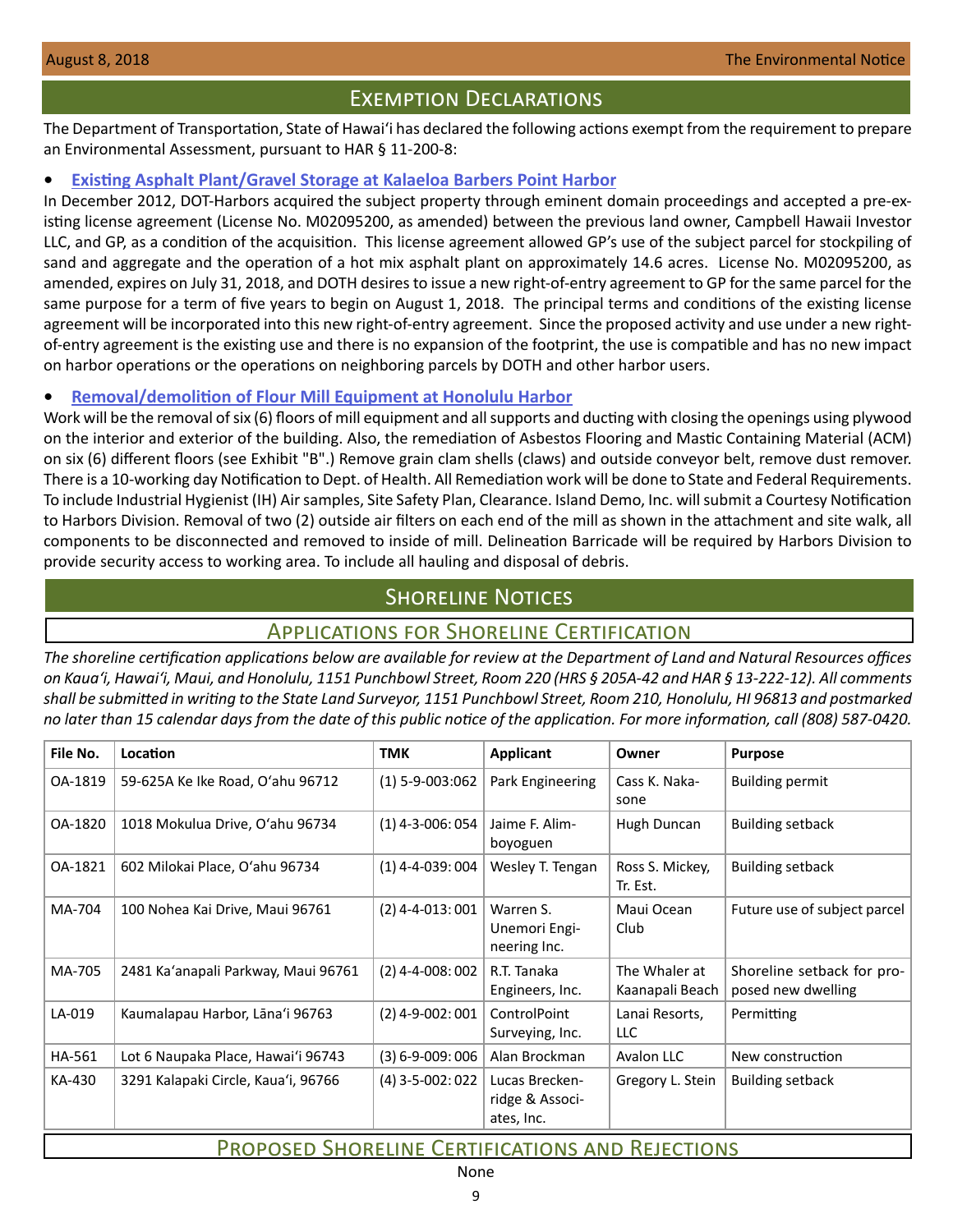## Coastal Zone Management Notices

## Federal Consistency Reviews

<span id="page-9-0"></span>*The following federal actions are being reviewed for consistency with the enforceable policies of the Hawaiʻi Coastal Zone Management (CZM) Program, including the CZM objectives and policies in Hawaiʻi Revised Statutes, Chapter 205A. Federal consistency, pursuant to Section 307 of the Coastal Zone Management Act of 1972 (CZMA), as amended, generally requires that federal actions, within and outside of the coastal zone, which have reasonably foreseeable effects on any coastal use (land or water) or natural resource of the coastal zone be consistent with the enforceable policies of a state's federally approved coastal management program. Federal actions include federal agency activities, federal license or permit activities, and federal financial assistance activities. This public notice is being provided in accordance with § 306(d)(14) of the CZMA, and federal regulations at 15 CFR § 930.2, § 930.42, and § 930.61. General information about federal consistency is available at the [Hawaiʻi CZM Program](http://planning.hawaii.gov/czm/federal-consistency/) [web site,](http://planning.hawaii.gov/czm/federal-consistency/) or call (808) 587-2878.*

#### **Relocation of Dry Dock to Honolulu Harbor Piers 24-25, Oahu**

**Proposed Action:** Pacific Shipyards International, LLC (PSI), proposes to move operations from its current location at Honolulu Harbor Pier 41 to a new location at Piers 24-25, as part of the Kapālama Terminal Tenant Relocation Project. The PSI move includes replacing its dry dock previously positioned at Pier 41. This CZM federal consistency review covers the dry dock relocation, which involves: (1) installation of a new 62,604 square foot dry dock at Pier 24 to replace the former 60,000 square foot dry dock that was previously at Pier 41, and was removed in 2015; (2) installation of two spuds to secure the dry dock; and (3) installation of steel ramps from the pier to the dry dock for vehicle access. The new dry dock is composed of steel pontoon deck with wing walls. The dry dock will be secured to the existing pier using gripper moorings and secured in place with two 36-inch piles/spuds. The spuds will be installed using a vibratory or impact hammer to a depth of approximately 40 feet below the harbor bottom mudline

| Location/TMK:          | Honolulu Harbor Piers 24-25, O'ahu; (1) 1-5-38                        |
|------------------------|-----------------------------------------------------------------------|
| Applicant:             | Pacific Shipyards International, LLC                                  |
| Agent:                 | Erin Hale, Amec Foster Wheeler, (503) 639-3400, erin.hale@woodplc.com |
| <b>Federal Action:</b> | <b>Federal Permit</b>                                                 |
| <b>Federal Agency:</b> | U.S. Army Corps of Engineers                                          |

Comments must be submitted by August 22, 2018 to John Nakagawa at either of the following addresses:

**Mail:** Office of Planning **Email:** john.d.nakagawa@hawaii.gov

Department of Business, Economic Development and Tourism P.O. Box 2359, Honolulu, HI 96804

## Special Management Area (SMA) Minor Permits

*The SMA Minor permits below have been approved (HRS § 205A-30). For more information, contact the relevant county/state planning agency. [Honolulu](http://honoluludpp.org/) (768-8014); [Hawaiʻi](http://www.hiplanningdept.com/) (East 961-8288, West 323-4770); [Kauaʻi](https://www.kauai.gov/Planning) (241-4050); [Maui](https://www.mauicounty.gov/121/Planning-Department) (270-7735); [Kakaʻako](http://dbedt.hawaii.gov/hcda/) or [Kalaeloa](http://dbedt.hawaii.gov/hcda/) Community Development District (587-2841).*

| Location (TMK)                     | Description (File No.)                                                                                                      | <b>Applicant/Agent</b>                               |
|------------------------------------|-----------------------------------------------------------------------------------------------------------------------------|------------------------------------------------------|
| Hawai'i: North Kona (7-7-008: 001) | Construct a County Dedicable Access Road Through the Subject<br>Property on Ali'i Drive to the Adjacent Parcel (SMM 18-393) | Aldersgate Investments LLC                           |
| Maui: Makena (2-1-011: 001)        | Drain Easement (SM2 20180045)                                                                                               | <b>Andrew Clark</b>                                  |
| Maui: Makena (2-1-005: 079)        | New Garage, Pool, Agricultural Building, Re-roof Dwellings<br>(SM2 20180046)                                                | Craig Adkison                                        |
| Maui: Makena (2-1-005: 108)        | Proposed Stockpile Site (SM2 20180047)                                                                                      | ATC Makena Land AH1, LLC/Trinity<br>Investments      |
| Maui: Waihe'e (3-2-012: 002)       | Basketball Court Improvements (SM2 20180048)                                                                                | County of Maui Department of Parks<br>and Recreation |
| Maui: Lahaina (4-6-001: 006)       | Store Renovations (SM2 20180049)                                                                                            | Keith Sung                                           |
| Maui: Lahaina (4-4-001: 098)       | Upgrade Antennas and Remote Radio Units (SM2 20180050)                                                                      | AT&T                                                 |
| Maui: Moloka'i (5-3-002: 005)      | Installation of Three New Sewer Manholes (SM6 20180002)                                                                     | <b>CIP Coordinator</b>                               |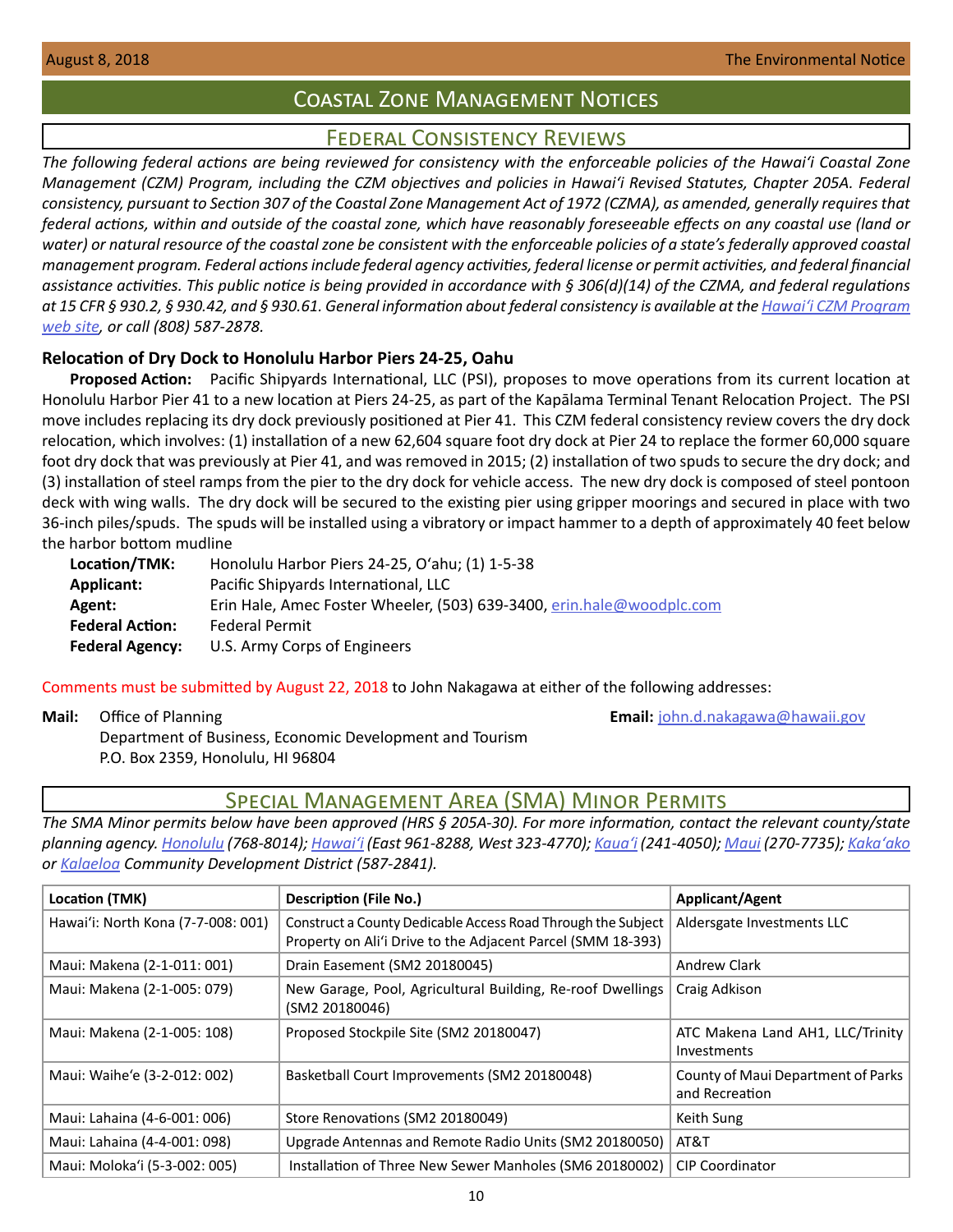## National Environmental Policy Act (NEPA) Actions

<span id="page-10-0"></span>*As a courtesy, listed below are documents submitted for publication that have been prepared pursuant to NEPA, rather than Chapter 343, HRS. Accordingly, these entries may have unique comment periods. Occasionally, actions are subject to both NEPA and Chapter 343, HRS. In those cases, a separate Chapter 343, HRS, entry would be published in The Environmental Notice.*

## **[Field Station Kunia \(FSK\) Proposed New Security Fence and Appurtenances Environmental Assessment and](http://oeqc2.doh.hawaii.gov/Other_TEN_Publications/2018-08-08-OA-NEPA-EA-DFNSI-Field-Station-Kunia-Fencing.pdf)  Draft Finding of No Significant Action**

| <b>Island</b>                             | $O'$ ahu                                                                                                                                                                                |
|-------------------------------------------|-----------------------------------------------------------------------------------------------------------------------------------------------------------------------------------------|
| District(s)                               | 'Ewa                                                                                                                                                                                    |
| TMK(s)                                    | [1] 9-2-005:022; 9-4-012:003; and 9-4-012:006                                                                                                                                           |
| Permit(s)                                 | N/A                                                                                                                                                                                     |
| Proposing &<br><b>Approving</b><br>Agency | U.S. Army Garrison, Hawaii (USAG-HI)<br>Ed Hewitt, NEPA Coordinator, USAG-HI 947 Wright Ave., Wheeler Army Airfield, Schofield Barracks, HI 96857-5013<br>usaghi.pao.comrel@us.army.mil |
| Consultant                                | HHF Planners; Pacific Guardian Center, Makai Tower, 733 Bishop Street, Suite 2590, Honolulu, HI 96813<br>ATTN: John Hagihara, (808) 457-3174, jhagihara@hhf.com                         |

The Proposed Action is the construction and operation of a new perimeter security fence and appurtenances to provide required Anti-Terrorism Force Protection (ATFP) setbacks to infrastructure supporting FSK.

Pursuant to the NEPA, US Army Garrison, Hawaii provides notice that a Draft Finding of No Significant Impact (FNSI) has been prepared based on the findings of an Environmental Assessment (EA) and that an Environmental Impact Statement is not required for the implementation of the proposed new security fence and appurtenances at Field Station Kunia (FSK), Oʻahu, Hawaiʻi. Copies of the EA and Draft FNSI are available for public review at the Hawaiʻi State Library in Honolulu and the Wahiawa Public Library. Copies can also be obtained by contacting the Army via email at [usaghi.pao.comrel@us.army.mil](mailto:usaghi.pao.comrel%40us.army.mil?subject=) or online at <https://www.garrison.hawaii.army.mil/NEPA/NEPA.htm>. Written comments on the Draft FNSI must be received no later than September 7, 2018, and should be directed to the agency and consultant noted above.

## Federal Notices

As a courtesy, listed below are some relevant entries from the Federal Register published since the last issue of **The Environmen***tal Notice. For more information, click on the title link, also available at [www.federalregister.gov.](http://www.federalregister.gov)*

**Proposed Rule: [Endangered and Threatened Wildlife and Plants; Revision of the Regulations for Listing Species](https://www.federalregister.gov/documents/2018/07/25/2018-15810/endangered-and-threatened-wildlife-and-plants-revision-of-the-regulations-for-listing-species-and)  [and Designating Critical Habitat](https://www.federalregister.gov/documents/2018/07/25/2018-15810/endangered-and-threatened-wildlife-and-plants-revision-of-the-regulations-for-listing-species-and) (published by the Fish and Wildlife Service and the National Oceanic and Atmospheric Administration on 07/25/2018**

The U.S. Fish and Wildlife Service (FWS) and the National Marine Fisheries Service (NMFS) propose to revise portions of the regulations that implement section 4 of the Endangered Species Act of 1973, as amended (Act). The proposed revisions to the regulations clarify, interpret, and implement portions of the Act concerning the procedures and criteria used for listing or removing species from the Lists of Endangered and Threatened Wildlife and Plants and designating critical habitat. Comments from all interested parties will be accepted until September 24, 2018. Please click on the title link for additional information.

## **Rule: [Endangered and Threatened Wildlife and Plants: Final Rulemaking To Designate Critical Habitat for the](https://www.federalregister.gov/documents/2018/07/24/2018-15500/endangered-and-threatened-wildlife-and-plants-final-rulemaking-to-designate-critical-habitat-for-the)**

**[Main Hawaiian Islands Insular False Killer Whale Distinct Population Segment](https://www.federalregister.gov/documents/2018/07/24/2018-15500/endangered-and-threatened-wildlife-and-plants-final-rulemaking-to-designate-critical-habitat-for-the) (published by the National Oceanic and Atmospheric Administration on 07/24/2018)**

We, NMFS, issue a final rule to designate critical habitat for the Main Hawaiian Islands (MHI) insular false killer whale (IFKW) (Pseudorca crassidens) distinct population segment (DPS) by designating waters from the 45-meter (m) depth contour to the 3,200-m depth contour around the main Hawaiian Islands from Niʻihau east to Hawaiʻi, pursuant to section 4 of the Endangered Species Act (ESA). We have excluded 14 areas (one area, with two sites, for the Bureau of Ocean Energy Management (BOEM) and 13 areas requested by the Navy) from the critical habitat designation because we have determined that the benefits of exclusion outweigh the benefits of inclusion, and exclusion will not result in extinction of the species. Additionally, the Ewa Training Minefield and the Naval Defensive Sea Area are precluded from designation under section 4(a)(3) of the ESA because they are managed under the Joint Base Pearl Harbor-Hickam Integrated Natural Resource Management Plan that we find provides a benefit to the MHI IFKW. This rule becomes effective August 23, 2018.